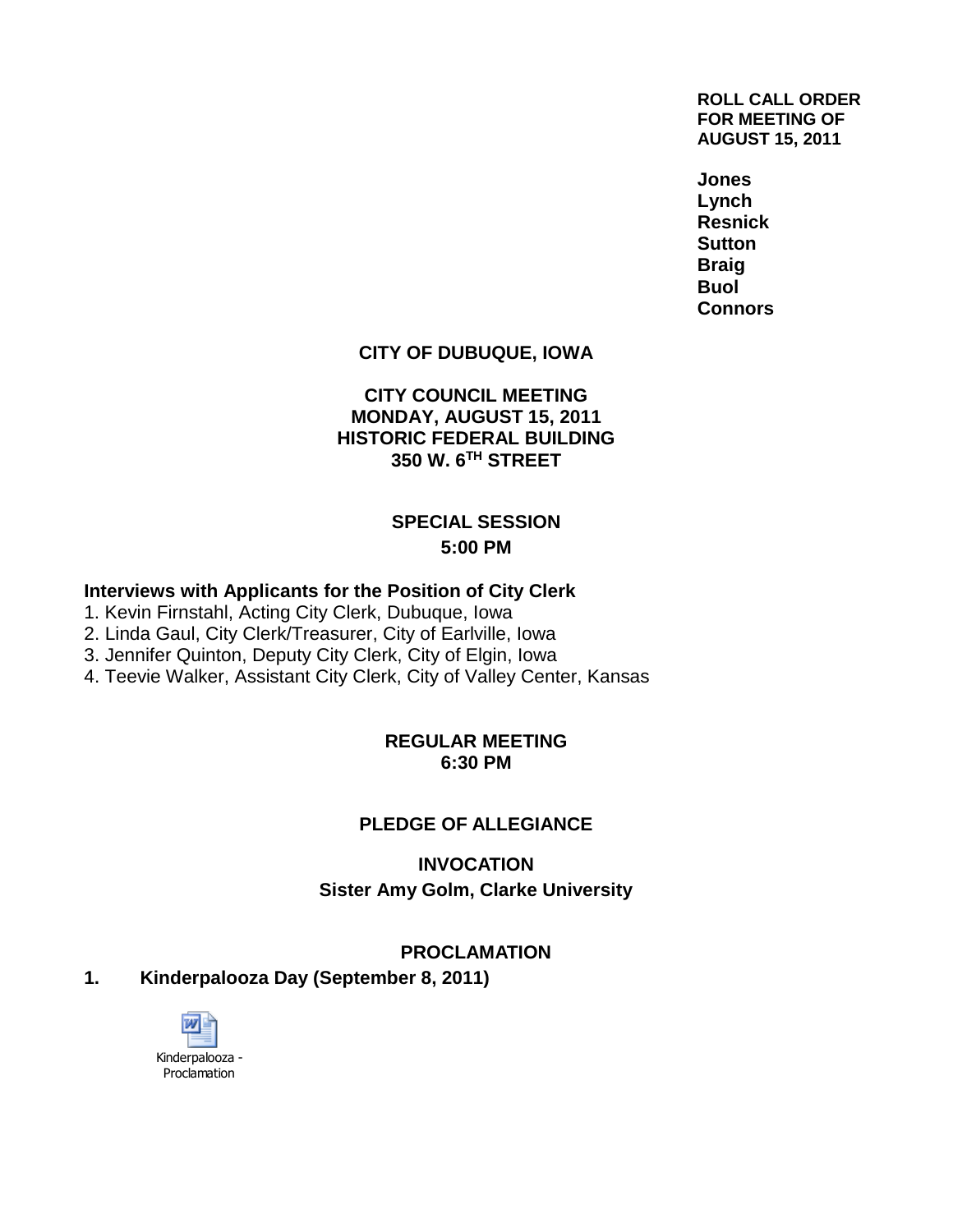# **PRESENTATION**

#### **1. 2010 Iowa Environmental Excellence Award**

Sustainable Dubuque Coordinator Cori Burbach to present the 2010 Iowa Environmental Excellence Award for Outstanding Environmental Leadership and Innovation.

Correspondence from Lt. Governor Kim Reynolds congratulating the City of Dubuque on receiving the Governor's Iowa Environmental Excellence Award for Outstanding Environmental Leadership and Innovation.



### **CONSENT ITEMS**

The consent agenda items are considered to be routine and non-controversial and all consent items will be normally voted upon in a single motion without any separate discussion on a particular item. If you would like to discuss one of the Consent Items, please go to the microphone and be recognized by the Mayor and state the item you would like removed from the Consent Agenda for separate discussion and consideration.

#### **1. Minutes and Reports Submitted**

City Council proceedings of 8/1; Community Development Advisory Commission of 6/15; Historic Preservation Commission of 7/21; Investment Oversight Commission of 7/27; Zoning Advisory Commission of 8/1; Zoning Board of Adjustment of 7/28

Library Board of Trustees Update from Meeting of 7/28

Proofs of Publication for City Council Proceedings of 7/18; List of Claims and Summary of Revenues for Month Ended June 30, 2011

#### **Suggested Disposition: Receive and File**





Development









City Council Community



Zoning Board of Library Board UpdateAdjustment

**2**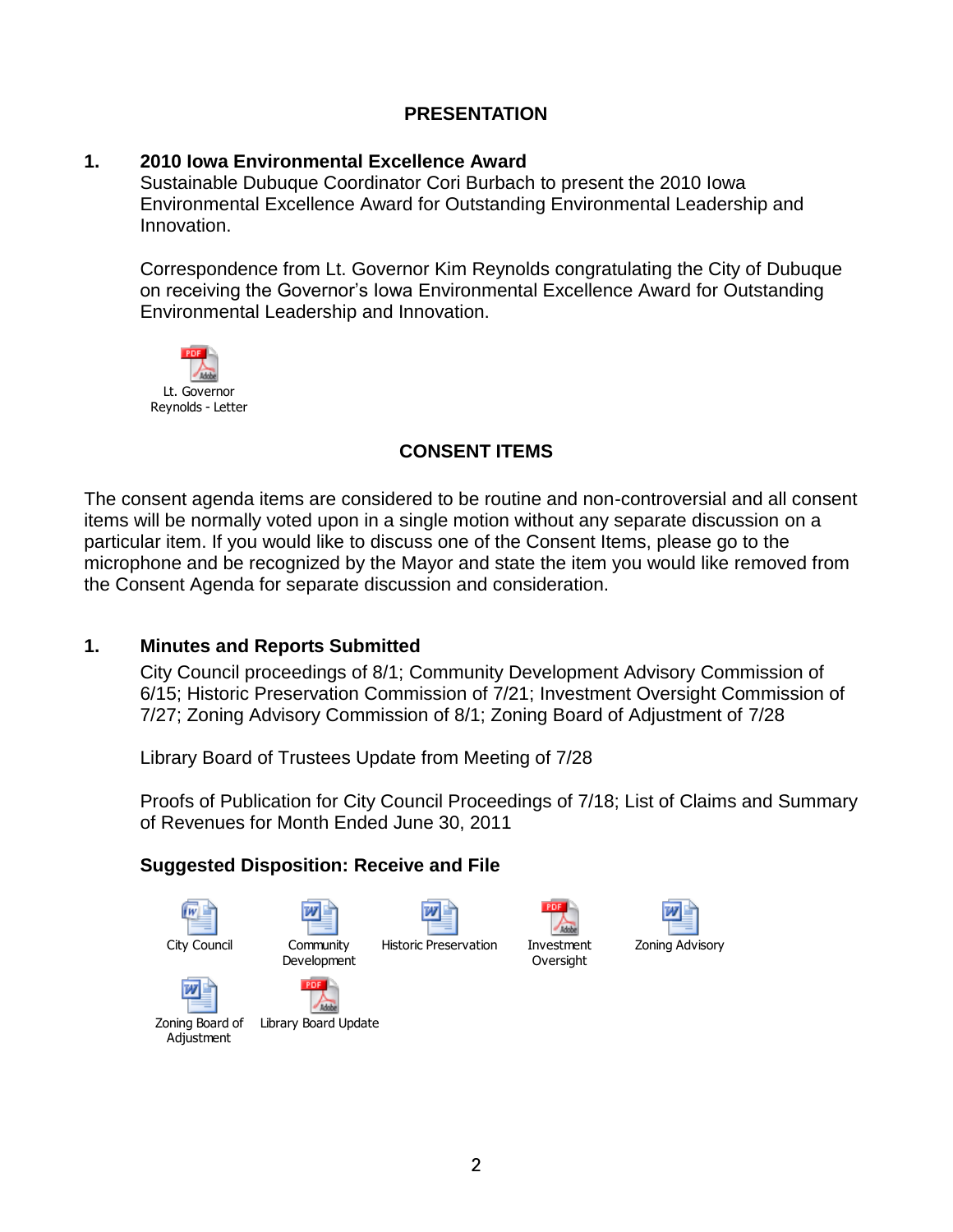#### **2. Notice of Claims/Suits**

Patricia Bodnar for vehicle damage; Nicolas Davis for vehicle damage, Todd Fishnick for property damage; Rita Menadue for property damage; Michael and Nickole O'Connor for property damage; River Valley Nursery and Landscaping for payment of subcontractor work related to the Dubuque Industrial Center; Aaron Shivers for vehicle damage; John Sjobakken for property damage; Cathy Krueger for property damage; and George Weinberg for vehicle damage.

#### **Suggested Disposition: Receive and File; Refer to City Attorney**

City Attorney advising that the following claims have been referred to Public Entity Risk Services of Iowa, the agent for the Iowa Communities Assurance Pool: Patricia Bodnar for vehicle damage; Nicholas Davis for vehicle damage, Todd Fishnick for property damage; Cathy Krueger for property damage, Rita Menadue for property damage; Kelly Schiel for personal injury; Aaron Shivers for vehicle damage; and John Sjobakken for property damage.

#### **Suggested Disposition: Receive and File; Concur**

#### **3. Delinquent Water, Sewer, Refuse and Stormwater Collection Accounts**

City Manager recommending authorization to submit delinquent water, sewer, refuse and storm water collection accounts to the Dubuque County Treasurer in order to establish real property liens for collection of such past due accounts

**RESOLUTION** Adopting the Schedule of Assessments for delinquent water, sewer, refuse and stormwater accounts and directing the City Clerk to certify the Schedule of Assessments to the County Treasurer and to publish notice thereof

### **Suggested Disposition: Receive and File; Adopt Resolution**



#### **4. Office of the City Assessor**

Communication from Richard A. Engelken, City Assessor, advising the City that the Board of Review has four appeals before the Property Assessment Appeal Board in Des Moines and four appeals filed with the Iowa District Court.

### **Suggested Disposition: Receive and File**

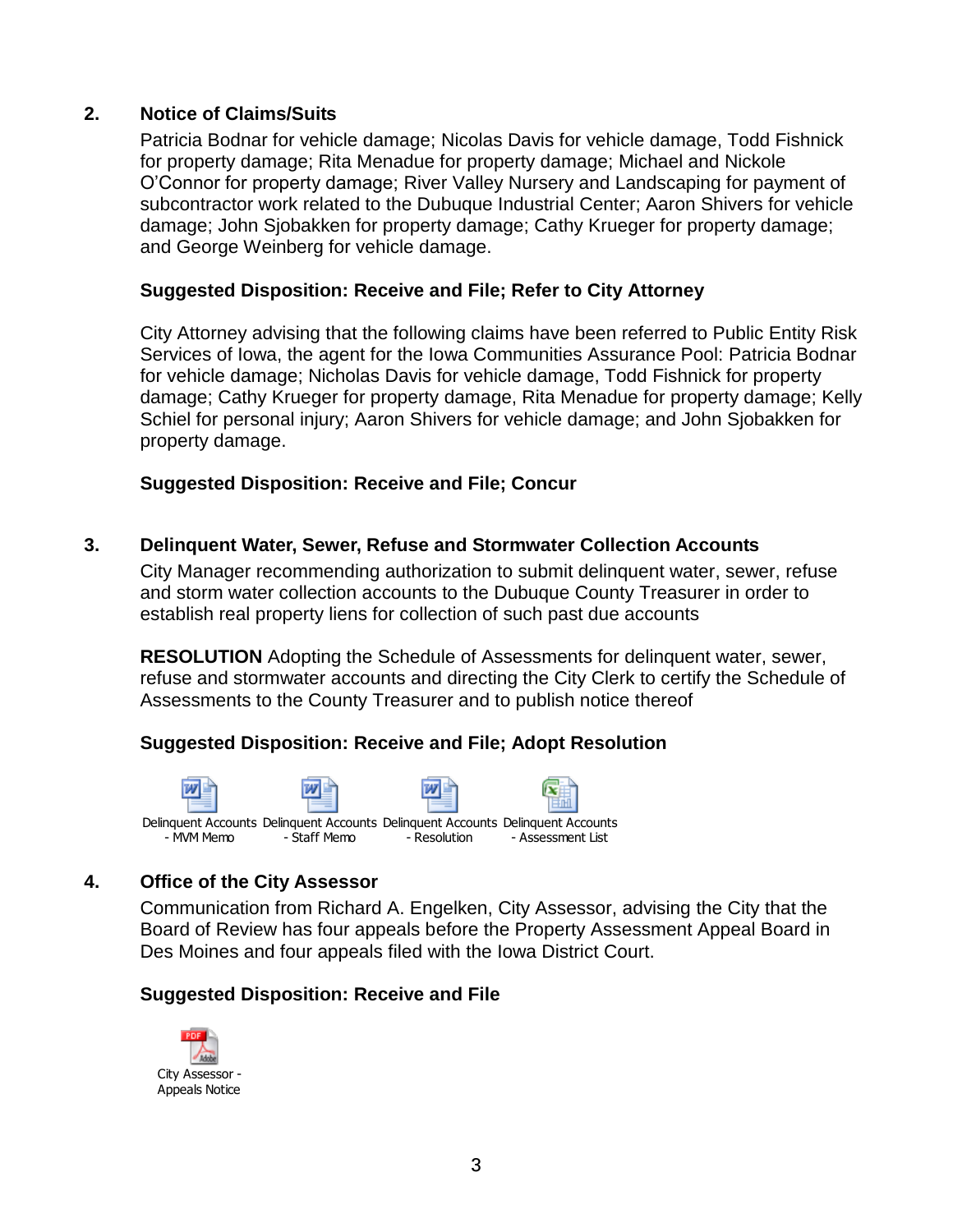# **5. Bee Branch Creek Restoration Project – 1502 Maple Street**

City Manager recommending approval acquisition of the property at 1502 Maple Street for \$73,000 for the Bee Branch Creek Restoration Project.

**RESOLUTION** Approving the acquisition of real estate owned by Milton E. Schwartz in the City of Dubuque

# **Suggested Disposition: Receive and File; Adopt Resolution**



# **6. Carnegie-Stout Public Library Renovation Project – Contract No. 7**

City Manager recommending acceptance of the construction contract from the Carnegie-Stout Public Library Renovation Project – Contract No. 7, Roofing, as completed by Geisler Brothers in the final amount of \$101,020.82.

**RESOLUTION** Accepting the Carnegie-Stout Public Library Renovation Project – Contract No. 7, Roofing, and Authorizing the Payment of the contract amount to the contractor.

# **Suggested Disposition: Receive and File; Adopt Resolution**



# **7. Carnegie-Stout Public Library Renovation Project – Contract No. 8**

City Manager recommending acceptance of the construction contract for the Carnegie-Stout Public Library Renovation Project – Contract No. 8, Elevator, as completed by Tricon Construction in the final contract amount of \$132,600.

**RESOLUTION** Accepting the Carnegie-Stout Public Library Renovation Project – Contract No. 8 and authorizing the payment of the contract amount to the contractor

# **Suggested Disposition: Receive and File; Adopt Resolution**



### **8. IA 32 and Asbury Road Turn Lane Improvements**

City Manager recommending acceptance of the construction contract for the IA 32 and Asbury Road Turn Lane Improvements Project as completed by Eastern Iowa Excavating and Concrete, LLC in the final contract amount of \$436,288.34.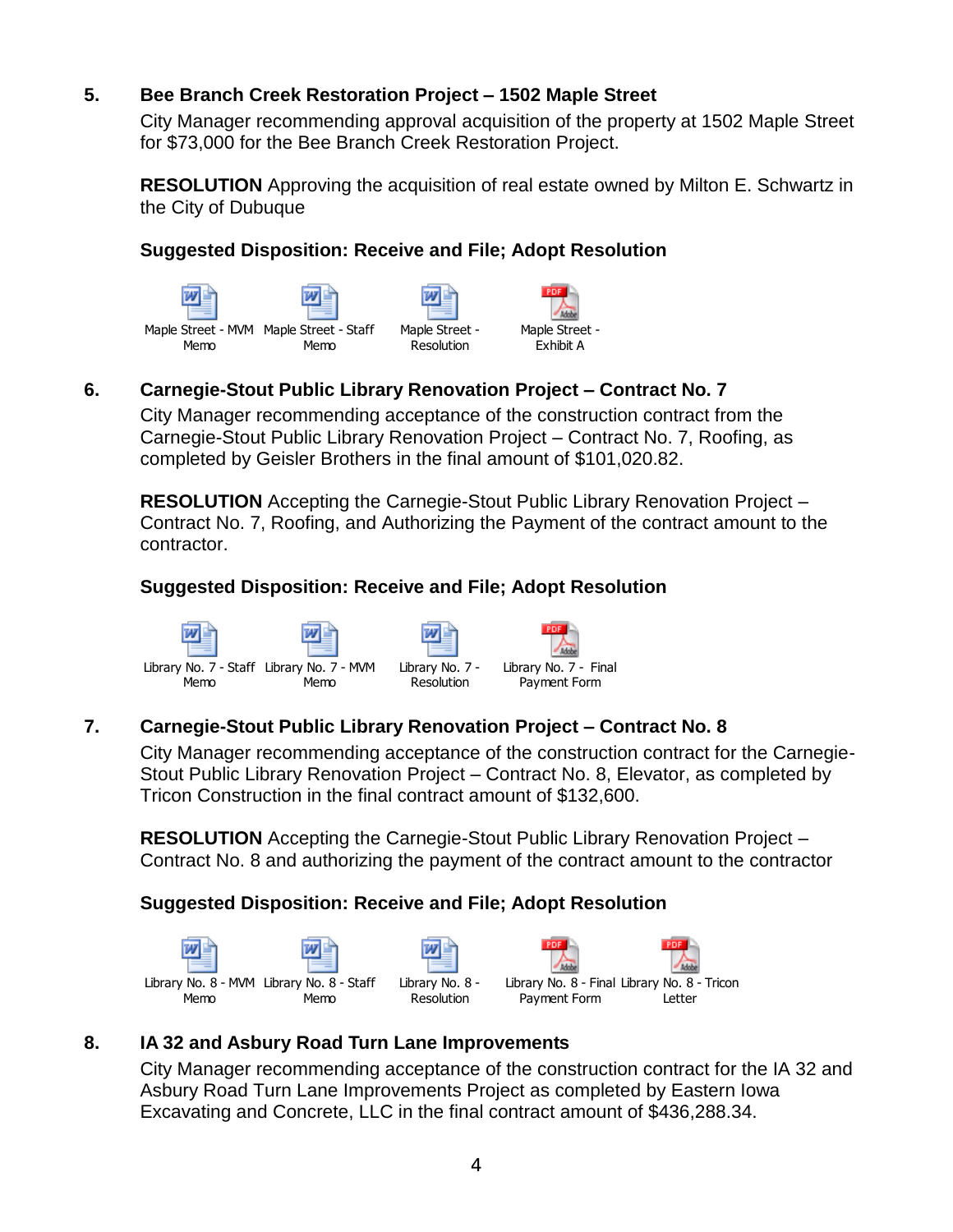**RESOLUTION** Accepting the IA 32 and Asbury road Turn Lane Improvements Project, Iowa DOT Project No. STP-32-1(30)--2C-31, and authorizing the payment of the contract amount to the contractor

# **Suggested Disposition: Receive and File; Adopt Resolution**

| IA 32 Turn Lane - | IA 32 Turn Lane - | IA 32 Turn Lane - | IA 32 Turn Lane - |
|-------------------|-------------------|-------------------|-------------------|
| MVM Memo          | Staff Memo        | Resolution        | Final Payment     |

# **9. Historic White Water Creek Bridge Phase 3 – Bridge Abutments**

City Manager Recommending acceptance of the improvements and authorizing payment of the contract amount of \$51,837.50 to Tschiggfrie Excavating, Inc. for the Historic White Water Creek Bridge Relocation Project, Phase 3 - Bridge Abutments.

**RESOLUTION** Accepting the Historic White Water Creek Bridge Relocation Project, Phase 3 - Bridge Abutments and authorizing the payment of the contract amount to the contractor

### **Suggested Disposition: Receive and File; Adopt Resolution**



#### **10. 2011 Detention Basin Maintenance Program**

City Manager recommending approval of the final assessments for the FY2011 Detention Basin Maintenance Program.

**RESOLUTION** Adopting the Final Assessment Schedule for the Fy2011 Detention Basin Maintenance Project

### **Suggested Disposition: Receive and File; Adopt Resolution**



### **11. Dubuque Stamping & Manufacturing Company**

City Manager recommending an amendment to the Development Agreement with Dubuque Stamping & Manufacturing, Inc. and R & S Realty, LLC.

**RESOLUTION** Approving the First Amendment to the Dubuque Stamping & Manufacturing, Inc. and R & S Realty, LLC Development Agreement

### **Suggested Disposition: Receive and File; Adopt Resolution**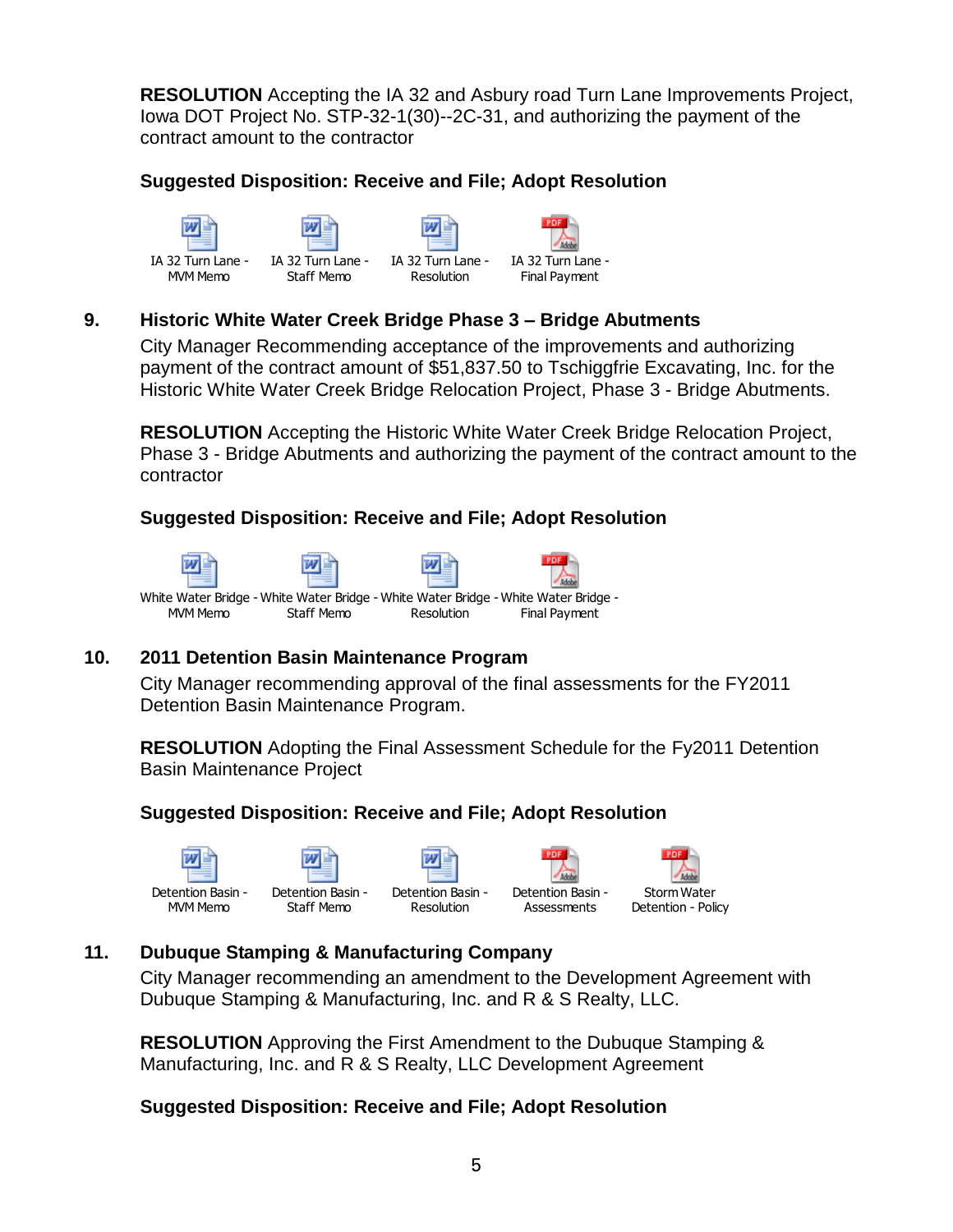

#### **12. Safe Community Task Force**

City Manager recommending that the City not adopt the preservation briefs of the National Park Service.

#### **Suggested Disposition: Receive and File; Approve**



SCTF - MVM Mewmo SCTF - Staff Memo

# **13. Historic Preservation Commission – Four Mounds Estate Site Plan**

Historic Preservation Commission requesting approval of additional funding associated with the Historic District Public Improvement Project (HDPIP) - Four Mounds Estate Site Plan.

#### **Suggested Disposition: Receive and File; Approve**



### **14. Water and Sanitary Services Funding Request**

City Manager recommending the reallocation of funds to pay for a utility-related study examining the impacts of extending sewer and water to the Airport.

### **Suggested Disposition: Receive and File; Approve**



### **15. AIMS Parking Enforcement Software Module**

City Manager recommending the purchase of an additional payment software module from AIMS, the Parking Division software vendor, which will enhance the online availability to customers and provide a more seamless and reliable system for the processing of payments.



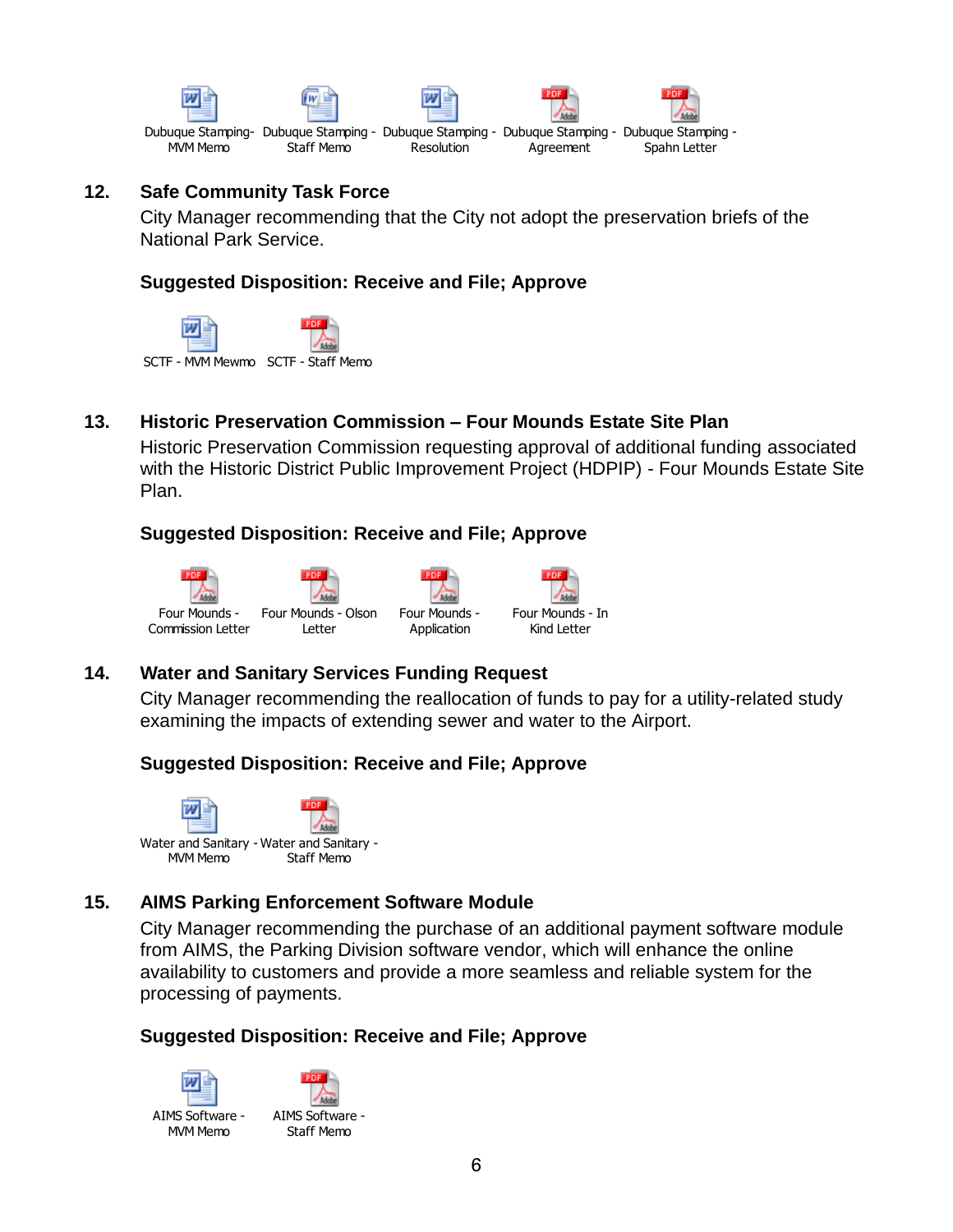# **16. Iowa Department of Natural Resources – State Revolving Fund**

City Manager transmitting correspondence from Patti Cale-Finnegan, SRF Coordinator for the Iowa Department of Natural Resources advising the City of Dubuque of the terms of a loan forgiveness for a portion of the Clean Water Sate Revolving Fund for the Upper Bee Branch Creek Project.

# **Suggested Disposition: Receive and File**



# **17. Site Plan Review - 3390 Lake Ridge Drive / Rose of Dubuque, LP**

Zoning Advisory Commission recommending approval of the site plan for a new, threestory, assisted living center located at 3390 Lake Ridge Drive as requested by Greg McClenahan for Rose of Dubuque, LP.

### **Suggested Disposition: Receive and File; Approve**



### **18. Intermodal Transportation System – Grant Applications**

City Manager recommending submittal of two grant applications to provide funding for the Dubuque Intermodal Transportation System in the Historic Millwork District.

### **Suggested Disposition: Receive and File; Approve**



### **19. Temporary Help for Processing Roofing Permits**

City Manager recommending approval to hire a part-time clerical worker to assist with the increased work load due to the increase in roofing permits related to the hail storm and the increase in mechanical permits due to the recent flooding, subject to a future budget amendment.

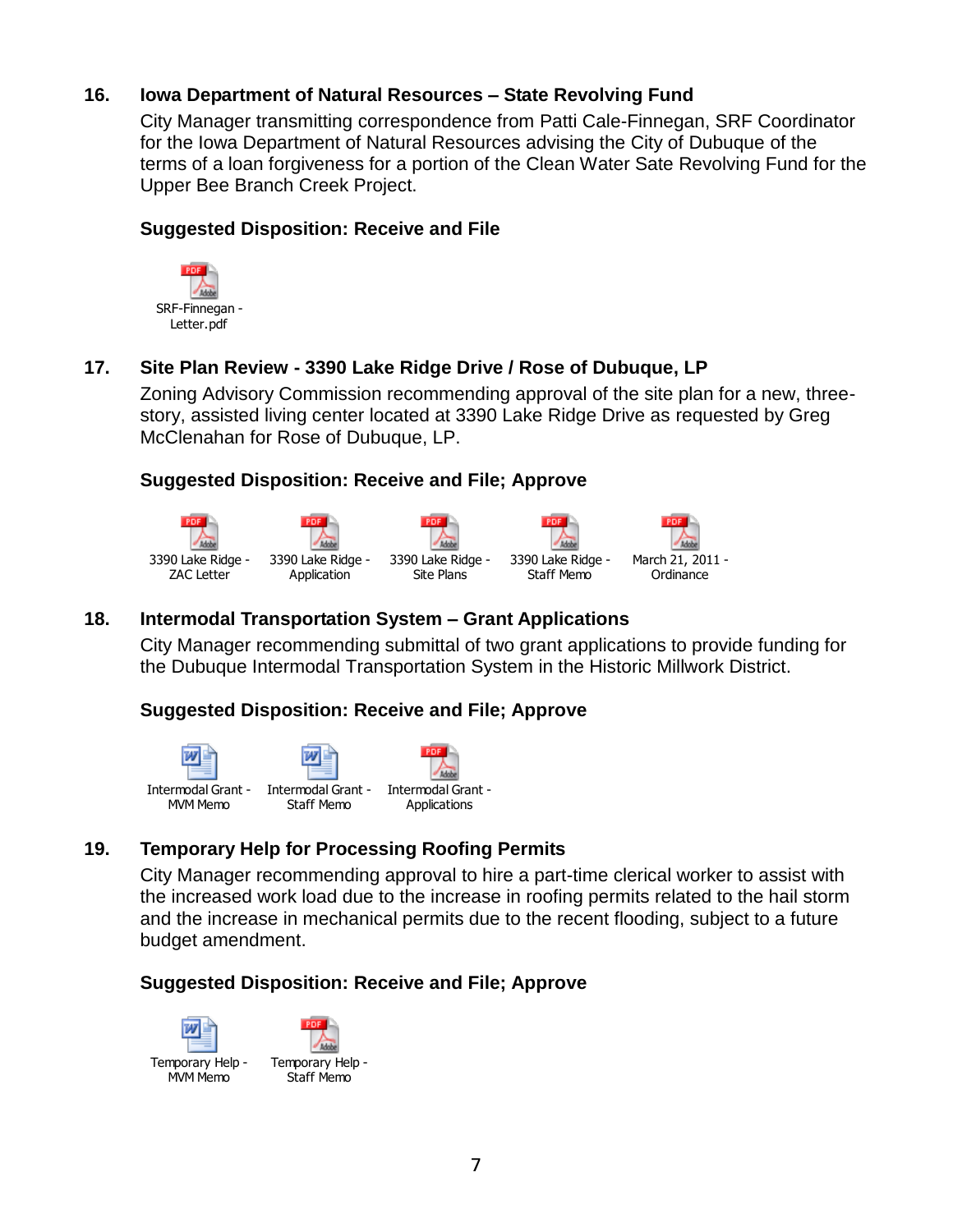#### **20. General Obligation Bonds Series 2011A and Taxable General Obligation Bonds Series 2011B**

City Manager recommending approval of the suggested proceedings to complete the action required on the recent Series 2011A and 2011B bond issuance.

**RESOLUTION** Appointing Registrar and Paying Agent Series 2011A

**RESOLUTION** Authorizing the issuance of the Bonds Series 2011A

**RESOLUTION** Appointing Registrar and Paying Agent Series 2011B

**RESOLUTION** Authorizing the issuance of the Bonds Series 2011B

**Suggested Disposition: Receive and File; Adopt Resolutions**



### **21. RISE Application and Commitment of Local Match**

City Manager recommending approval of RISE application and commitment of local match for  $7<sup>th</sup>$  and Commercial Streets.

### **RESOLUTION**

#### **Suggested Disposition: Receive and File; Adopt Resolution**

**Materials to be distributed Friday, August 12, 2011**

#### **22. Public Financial Management, Inc. (PFM Group, Inc.)**

City Manager transmitting correspondence from the PFM Group, Inc., regarding the City's key credit characteristics and pricing trends.

#### **Suggested Disposition: Receive and File**



#### **23. Sustainable Dubuque Monthly Report**

City Manager submitting the Sustainable Dubuque Monthly report for July 2011.

#### **Suggested Disposition: Receive and File**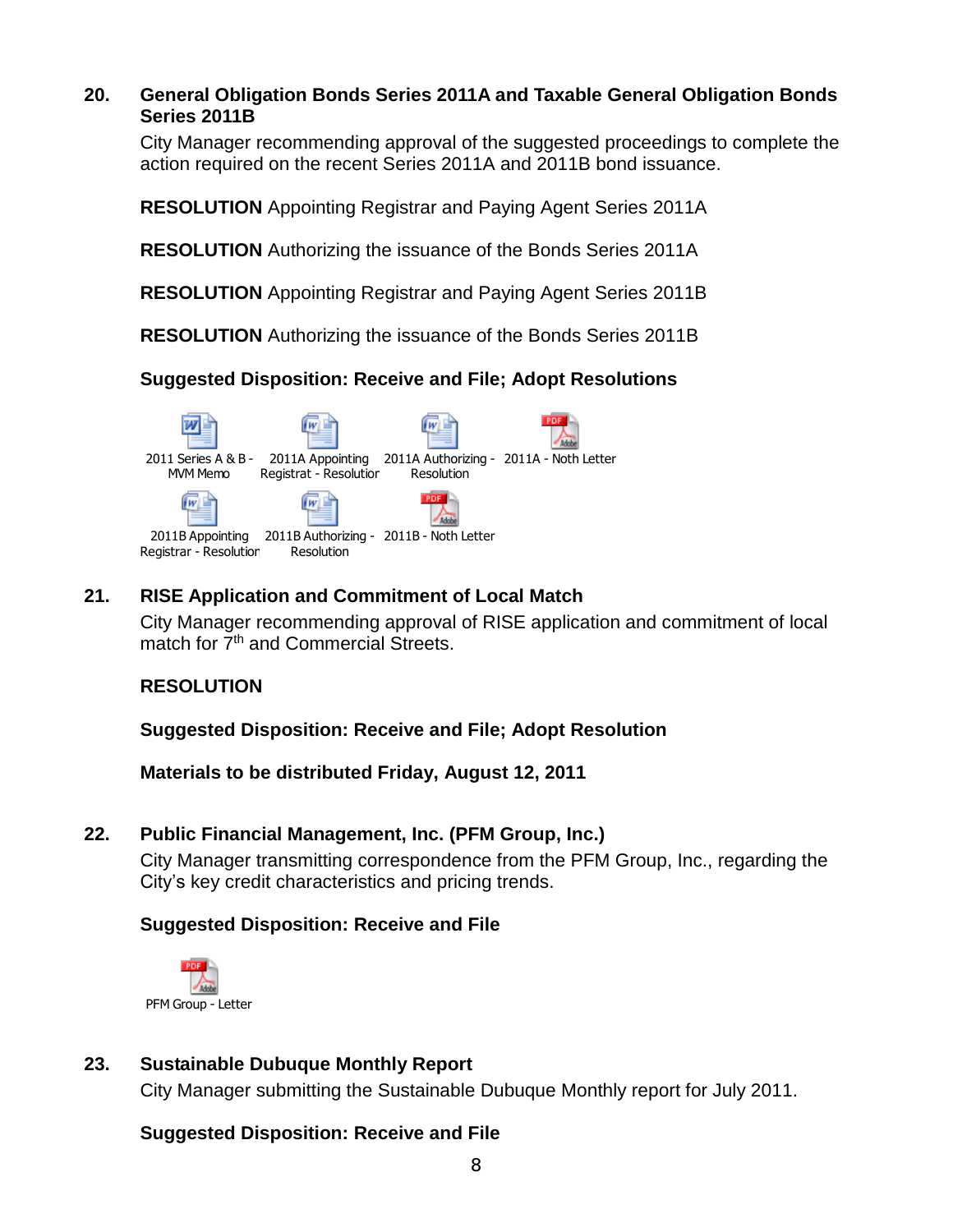

# **24. Quarterly Investment Report**

City Manager submitting the Quarterly Investment Report as of June 30, 2011.

#### **Suggested Disposition: Receive and File**



#### **25. Mediacom**

Communication from Lee Grassley, Senior Manager of Government Relations for Mediacom Communications Company advising the City of a new digital adapter that all Mediacom customers will need and the associated fees as of September 15, 2011.

### **Suggested Disposition: Receive and File**



### **26. Signed Contracts**

1) Water Pollution Control Plant Modifications Project budget increase request from MWH America's Inc.; 2) Water Pollution Control Plant Modifications Change Order Nos. 8 and 9 with Miron Construction Co., Inc.; 3) Tenth and Iowa Street Parking Ramp Project Change Order 009-PS with J.P. Cullen Construction.

### **Suggested Disposition: Receive and File**



### **27. Alcohol Compliance – Civil Penalties for Alcohol License Holders**

City Manager recommending acceptance of the Acknowledgement/Settlement Agreement for Best Western Plus Dubuque Hotel/Champps Americana for their second violation.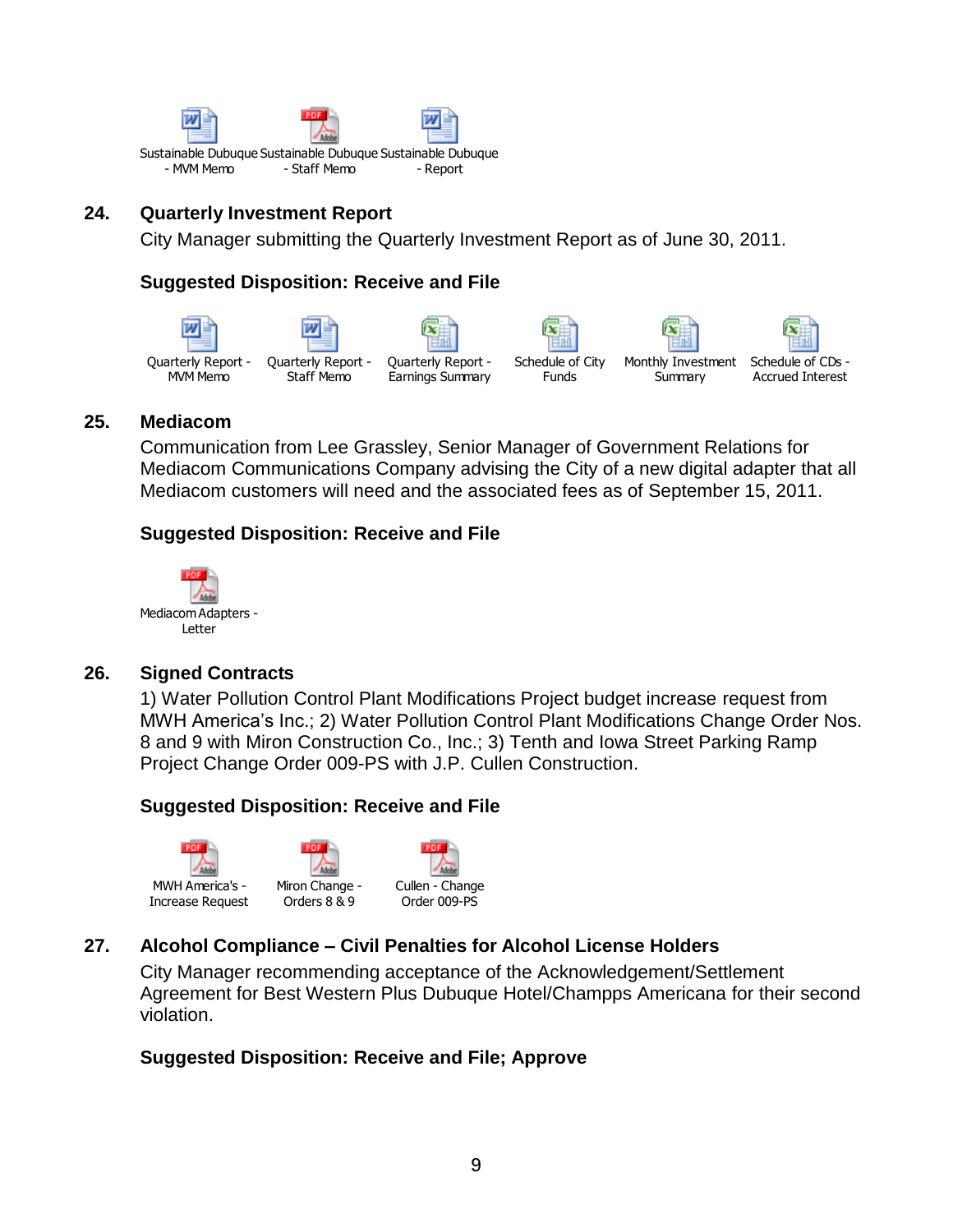

#### **28. Liquor License Refunds**

Request of Kurt Heine of Bulldog Billiards, Inc., for a refund of Beer and Liquor License No. LC0035994 in the amount of \$422.50; and Magdaleno Arceo of Las Margarita's Restaurant for a refund of Beer and Liquor License No. LC0034263 in the amount of \$422.50.

#### **Suggested Disposition: Receive and File; Approve**



#### **29. Liquor License Applications**

City Manager recommending approval of annual liquor license renewals as submitted.

**RESOLUTION** Granting the issuance of a Class "B" Beer Permit (5-Day Special Event) to Empire Diesel Perform./Shireman Benefit; Dubuque Jaycees; Riverfest; and Clarke University; A Class "C" Beer Permit to Ron's Discount Smokes & Beverage Center; Dubuque Quick Stop Mart, Inc.; Holy Spirit Church, and Casey's General Store #2420 and #2421

**RESOLUTION** Granting the issuance of a Class "C" Beer/Liquor License to Knicker's Saloon (Outdoor Sale 9/10/11 and 10/9/11); The Bank Bar & Grill; Lucky 13 Tap; Los Azteca's Mexican Restaurant; Courtside sports Bar & Grill; Star Restaurant Ultra Lounge; Chances R; Mystique Community Ice Center; The Lift; Texas Roadhouse; a Special Class "C" BW Liquor License (5-Day Event) to Camp Albrecht Acres; a Special Class "C" BW Liquor License (14-Day Event) to Dubuque County Fine Arts Society; a Special Class "C" BW Liquor License to Bandana's Bar-B-Q; and Tri-State Blind Society; and a Class "WBN" Native Wine License to Plaza 20 BP/Amoco; Kwik Stop Food Mart; and Ron's Discount Smokes & Beverage Center, and a Class "E" Liquor License for Casey's General Store #2520 and #2421

### **Suggested Disposition: Receive and File; Adopt Resolutions**





Memo



Resolution



Liquor License - Resolution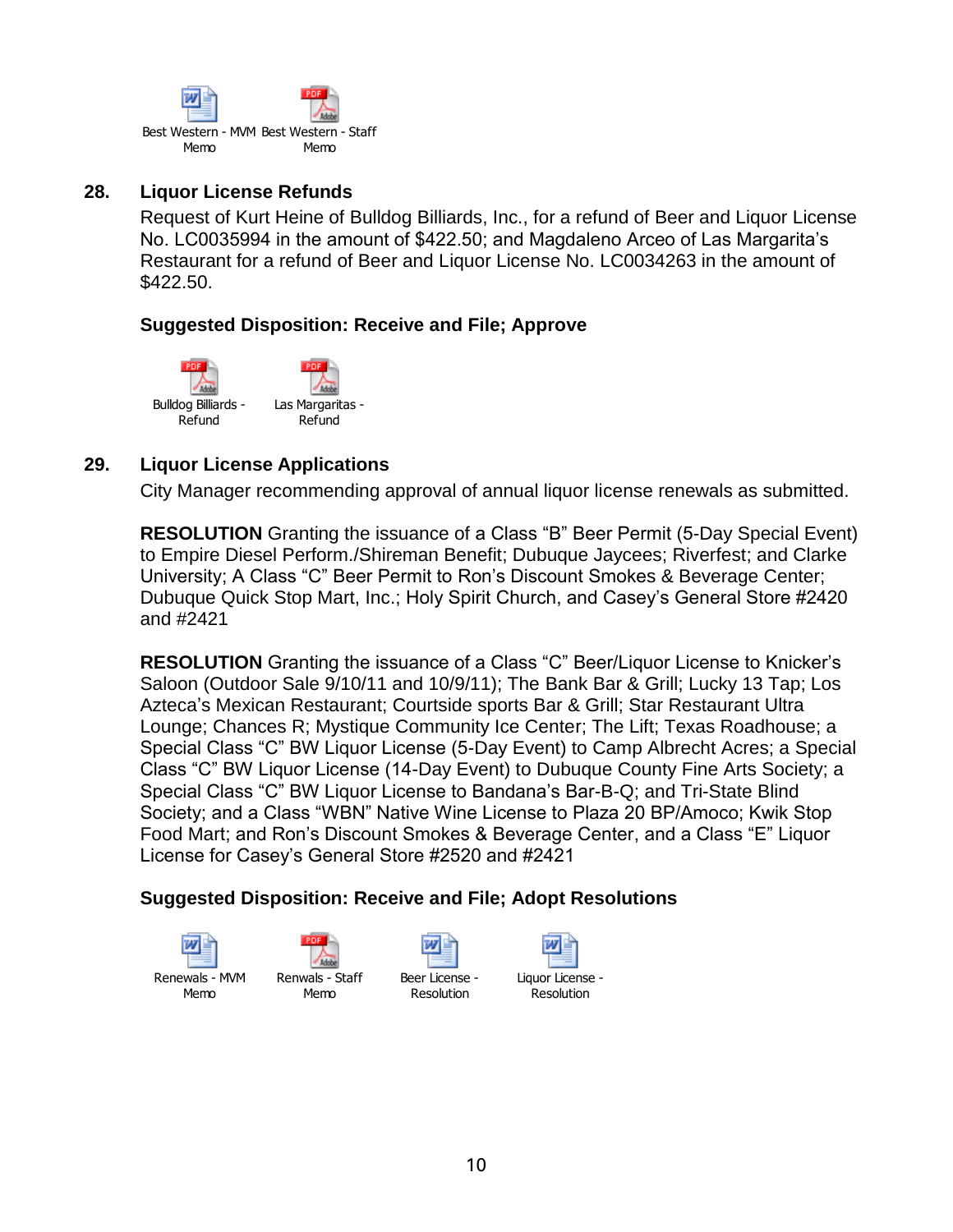# **ITEMS TO BE SET FOR PUBLIC HEARING**

#### **These agenda items are being scheduled for a future public hearing on the date indicated.**

#### **1. Petition to Vacate – 1900 Block of Garfield Avenue**

City Manager recommending a public hearing be set for September 6, 2011 to consider a request by Brian Goranson to vacate a portion of a public alley abutting 1902, 1912, 1946, 1952, and 1956 Garfield Avenue in the City of Dubuque.

**RESOLUTION** of intent to vacate and dispose of City interest in lots 148A, 149A, 150A, 151A and 152A in Ham's Addition in the City of Dubuque, Iowa

**RESOLUTION** Approving plat of proposed vacated alley in the 1900 block of Garfield Avenue

#### **Suggested Disposition: Receive and File; Adopt Resolutions; Public Hearing 9/6/11**



### **2. Sale of Property – 2300 Washington Street**

City Manager recommending a public hearing be set for September 6, 2011 to consider disposal of City-owned property at 2300 Washington Street.

**RESOLUTION** of intention to dispose of City-owned property, specifically Lot 2 of Bee Branch Subdivision No. 1 in the City of Dubuque, Iowa, according to the recorded plat thereof (2300 Washington Street)

### **Suggested Disposition: Receive and File; Adopt Resolution; Public Hearing 9/6/11**



### **3. Sale of Property – 2302 Washington Street**

City Manager recommending a public hearing be set for September 6, 2011 to consider disposal of City-owned property at 2302 Washington Street.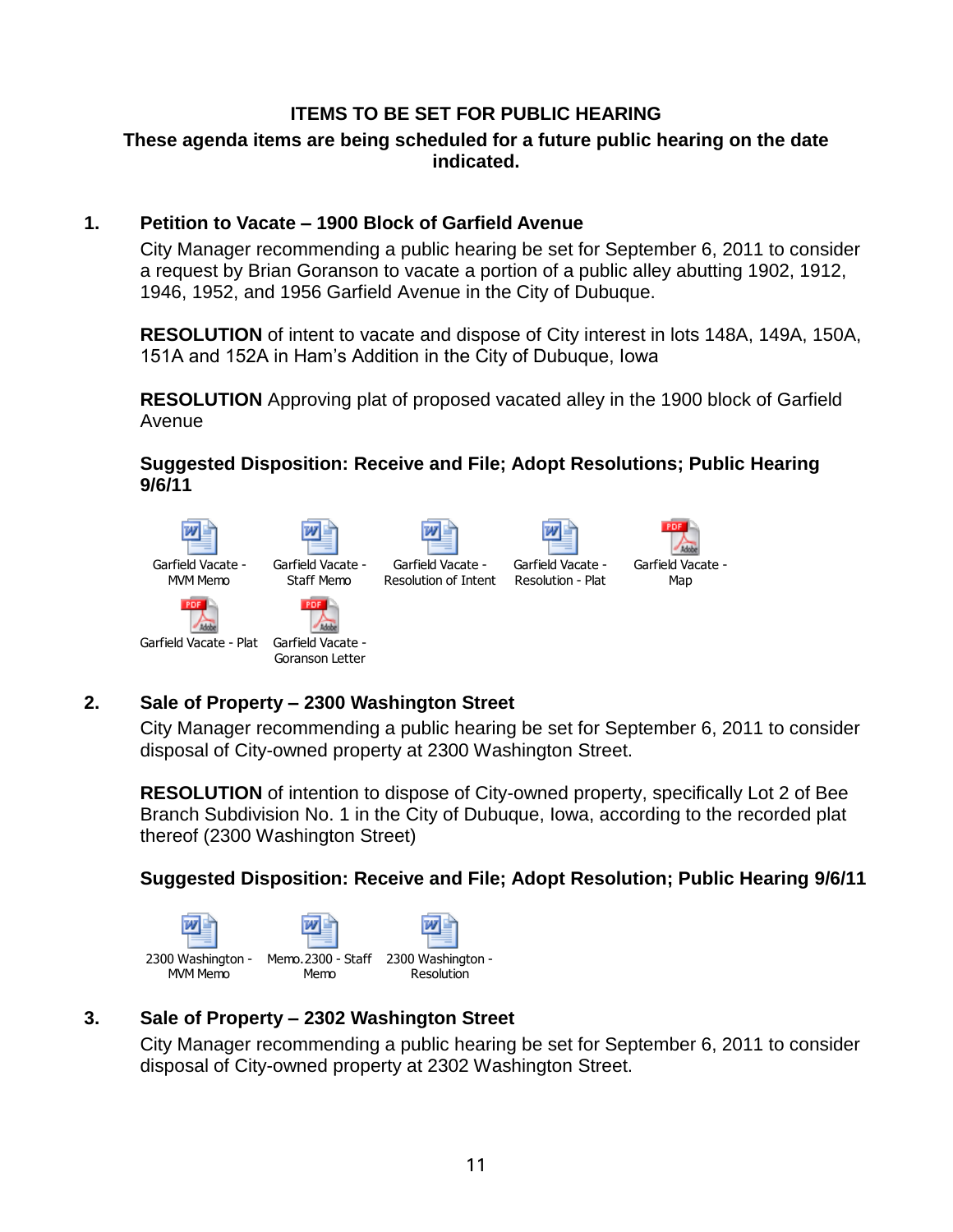**RESOLUTION** of Intention to dispose of City-owned property, specifically Lot 1 of Bee Branch Subdivision No. 1 in the City of Dubuque, Iowa, according to the recorded plat thereof (2302 Washington Street)

### **Suggested Disposition: Receive and File; Adopt Resolution; Public Hearing 9/6/11**



# **BOARDS/COMMISSIONS**

Applicants are invited to address the City Council regarding their desire to serve on the following Boards/Commissions; *applicant appointments will be made at the next City Council meeting.*

#### **Zoning Advisory Commission**

One 3-year term through July 1, 2013 (Vacant term of Stiles) Applicant:

Eugene Bird, 3357 Arrowwood Lane

*This commission is subject to the State of Iowa Gender Balance Law effective January 2, 2012.* 

Appointments to the following Boards/Commissions:

#### **Housing Commission**

Three 3-year terms through August 17, 2014 (Expiring terms of Eudaley, Rogaskie, and Ronek)

Applicants:

Amy Eudaley, 950 Wood Street Mitzi Krey, 433 W. 3rd Street **Additional Applicant** Regine Ronek, 2282 White Street

Ms Patricia Rogaskie, 1502 ½ Maple Street, has withdrawn her application

*Ms. Ronek currently serves on the Human Rights Commission Ms. Krey currently serves on the Human Rights Commission and the Historic Preservation Commission.*

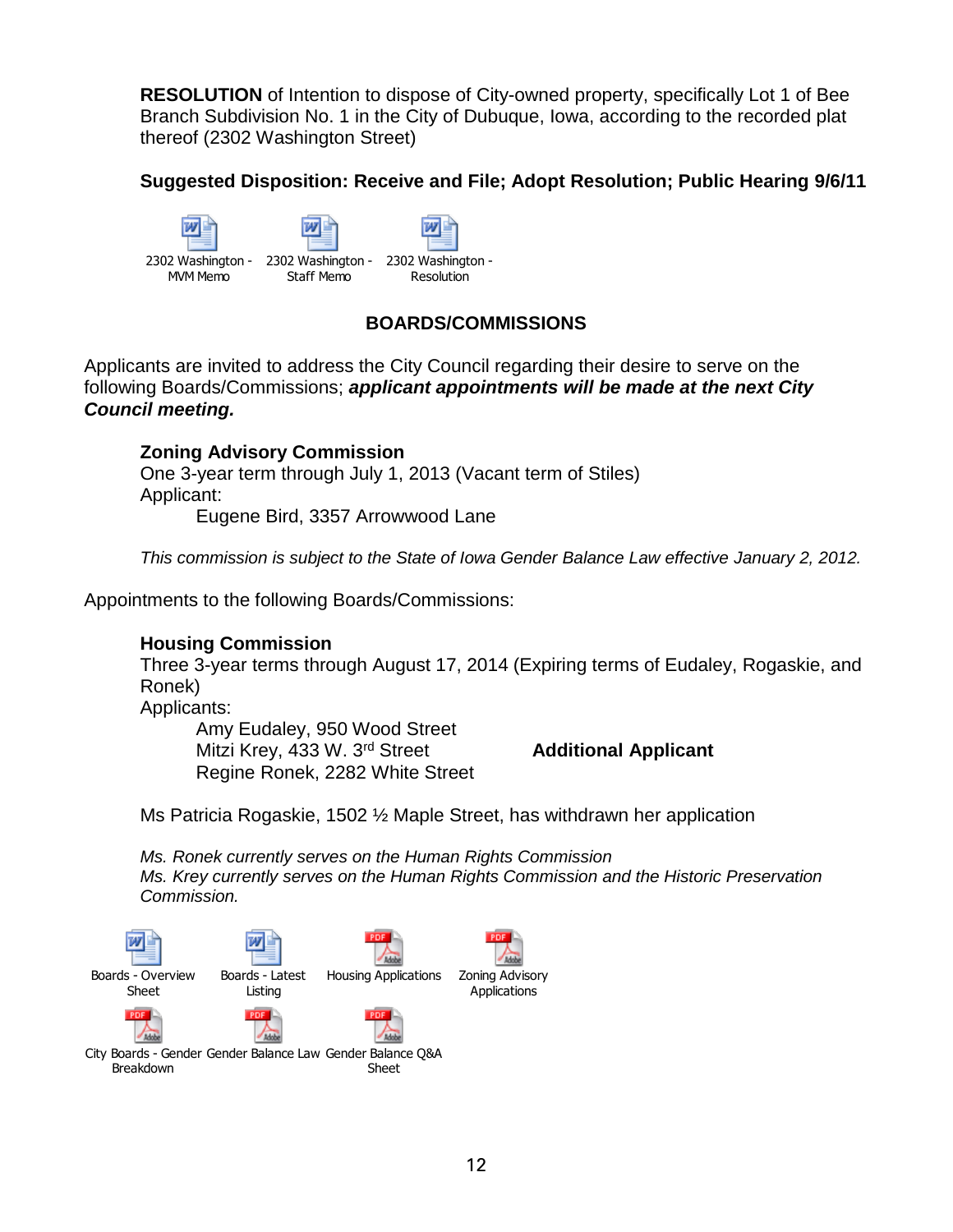## **PUBLIC HEARINGS**

**Citizens are invited to address the City Council regarding the following agenda items. Please come to the podium and state your name and address when the item you wish to speak to is being considered.**

# **SUSPEND THE RULES**

# **1. Request to Rezone - 1845 Washington Street**

Request by Marcy and Michael Armstrong to rezone property located at 1845 Washington Street from R-2A Alternate Two-Family Residential District and C-2 Neighborhood Commercial district to C-4 Downtown Commercial District and the Zoning Advisory Commission recommending approval.

**ORDINANCE** Amending Title 16 of the City of Dubuque Code of Ordinances, Unified Development Code, by reclassifying hereinafter described property located at 1845 Washington Street from C-2 Neighborhood Shopping Center District and R-2a Alternate Two-Family Residential District to C-4 Downtown Commercial District

# **Suggested Disposition: Receive and File; Motion B, Motion A**



# **2. Planned Residential District - 2763 University Avenue**

Request from Tom Kluck to amend the Planned Residential District for property located at 2763 University Avenue to permit a 60-foot by 30-foot, two-story, common building with three apartments on the second story, set back 20 feet from the north side property line and the Zoning Advisory Commission recommending approval subject to conditions.

Citizen petition submitted by Bruce and Annabelle Schaal, 2765 Beverly Avenue, in opposition to the request.

**ORDINANCE** Amending Title 16 of the City of Dubuque Code of Ordinances, Unified Development Code, by providing for the amendment of Ordinance 36-09, which established regulations for a Planned Unit Development with a Planned Residential Designation, located north of the University Avenue and Ethel Street intersection, and now being amended to allow three additional apartment units and enlarging the club house building

### **Suggested Disposition: Receive and file; Motion B, Motion A (Simple Majority; Super Majority Needed with Conditions)**

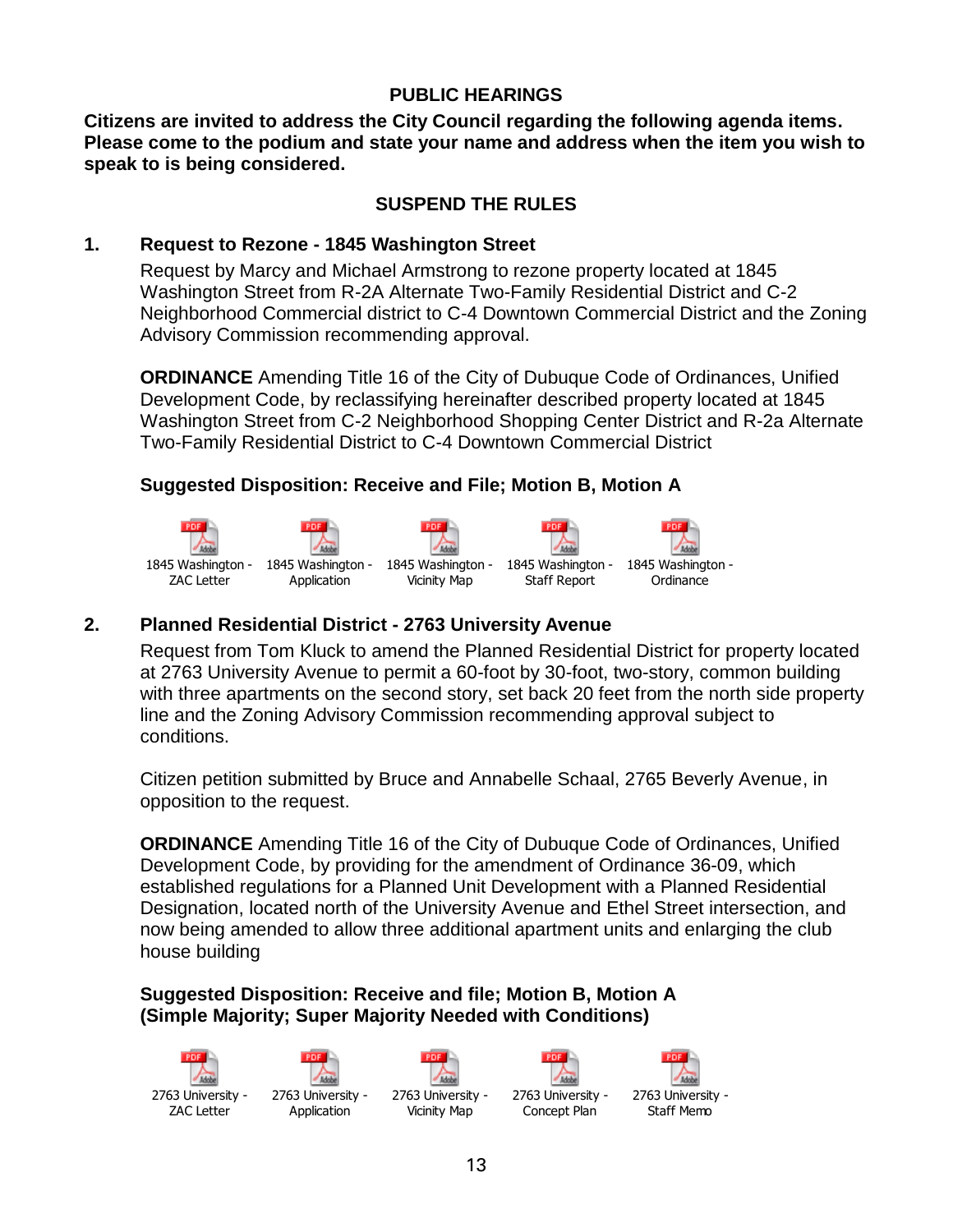

### **3. Pump Room Roof Replacement Project**

Proof of publication on notice of public hearing to approve the specifications, form of contract, and estimated cost for the Pump Room Roof Replacement Project, and the City Manager recommending approval.

**RESOLUTION** Approval of specifications, form of contract, and estimated cost for the Pump Room Roof Project.

#### **Suggested Disposition: Receive and File; Adopt Resolutions**



# **Material from August 1, 2011 City Council Meeting**





#### **4. Green Industrial Supply Development Agreement and Land Sale**

w

Proof of publication on notice of public hearing to consider the disposition of approximately 24.506 acres of property in Dubuque Industrial Center West to Green Industrial Supply, Inc., and Green Industrial Properties, LLC for the purpose of constructing a 140,000 square-foot office/distribution and light manufacturing facility pursuant to a development agreement with the City and the use of Urban Renewal Tax Increment Revenue Obligations; and the City Manager recommending approval.

**RESOLUTION** Approving a development agreement providing for the sale of 24,506 acres in the Dubuque Industrial Center West to Green Industrial Supply, Inc., and Green Industrial Properties, LLC

### **Suggested Disposition: Receive and File; Adopt Resolution**



#### **Material from August 1, 2011 City Council Meeting**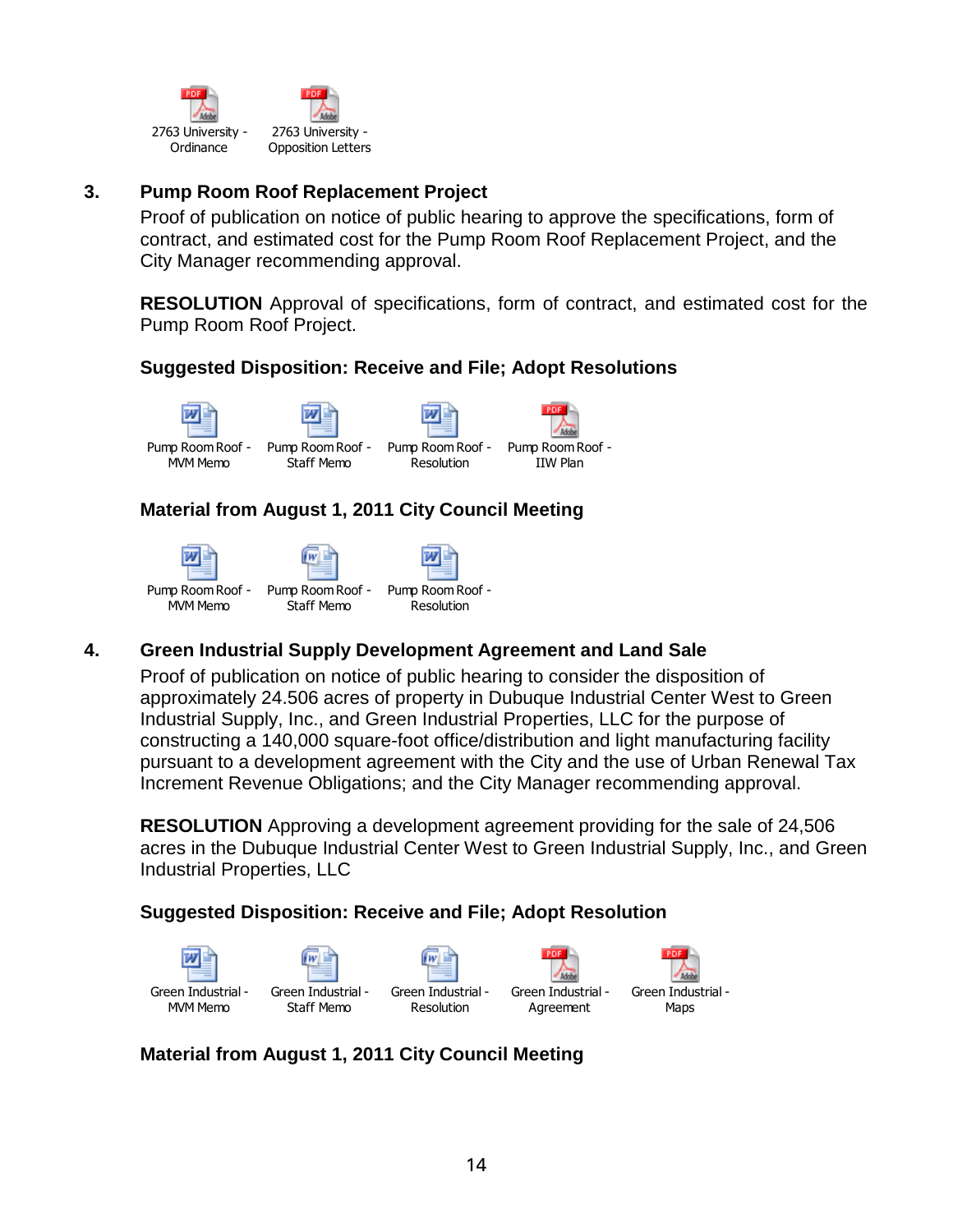

#### **5. Paragon Square – Urban Renewal Tax Increment Revenue Notes and Development Agreement**

Proof of publication on notice of public hearing to consider approval of a Development Agreement with Paragon Square LLC and approval of the sale of Tax Increment Financing bonds up to \$350,000 to assist in the renovation of the former Holy Ghost School and Convent buildings, and the City Manager recommending approval.

**RESOLUTION** Approving a Development Agreement with Paragon Square, LLC for the property located at 2887 and 2901 Central Avenue

**RESOLUTION** Instituting proceedings to take additional action for the issuance of not to exceed \$350,000 Urban Renewal Tax Increment Revenue Notes

# **Suggested Disposition: Receive and File; Adopt Resolutions**



# **Material from August 1, 2011 City Council Meeting**



### **6. Dubuque Regional Airport – Conservation Easement**

Proof of publication on notice of public hearing to consider the disposal of an interest in City property as set forth in the Declaration of Conservation Covenants and Restriction Conservation Easement on the specified property at the Dubuque Regional Airport, and the City Manager recommending approval.

### **Suggested Disposition: Receive and File; Approve**



# **Material from August 1, 2011 City Council Meeting**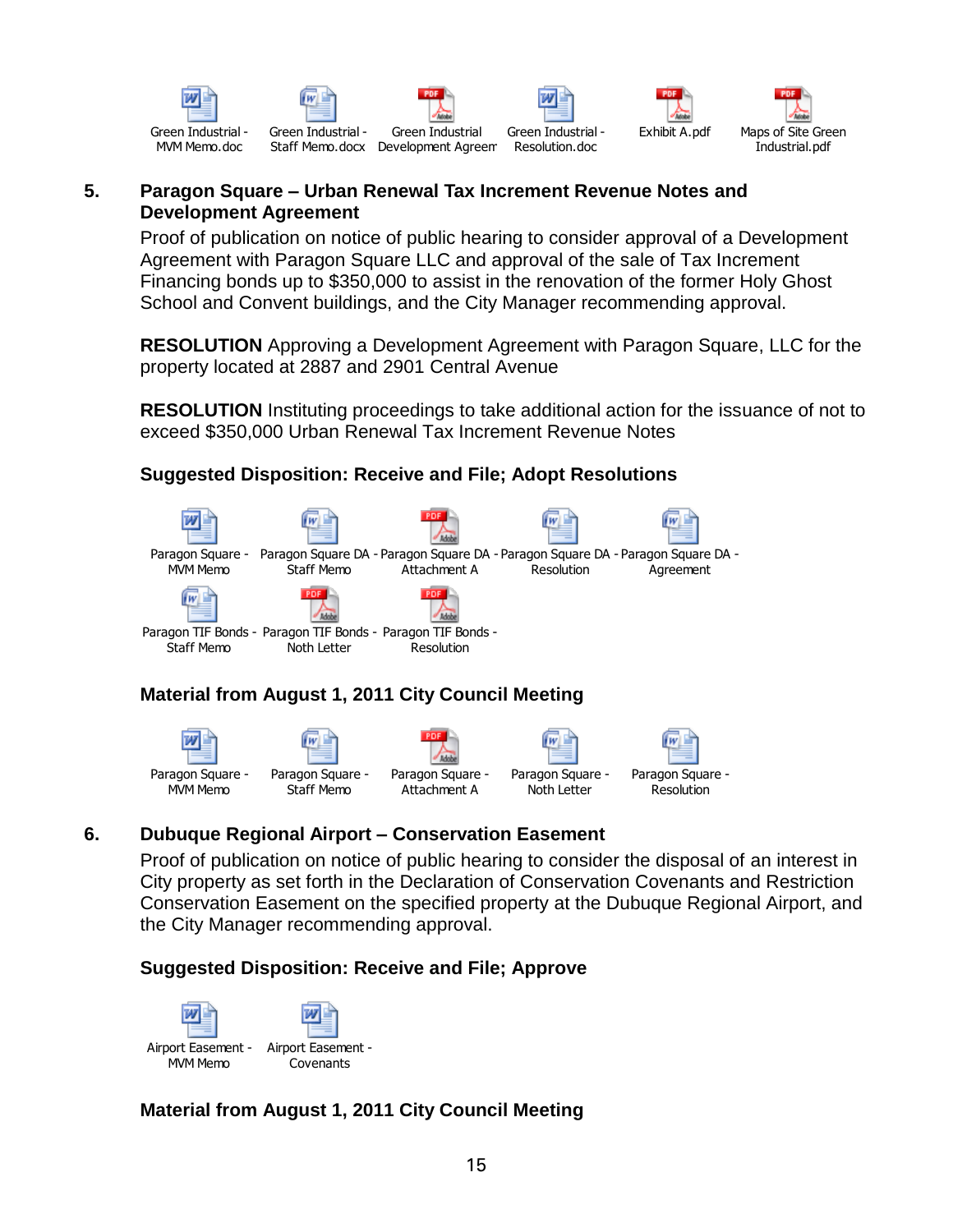

### **REINSTATE THE RULES**

# **This action limits discussion to the City Council.**

# **ACTION ITEMS**

#### **These are items where discussion is held by the City Council – public comments are not allowed except as authorized by the Mayor.**

#### **1. Every Child / Every Promise Update**

Vice President of Programs for the Community Foundation of Greater Dubuque, Eric Dregne, to provide an update on the activities of the Every Child / Every Promise program.

#### **Suggested Disposition: Receive and File**



**2. Lake Ridge Economic Development District - Tax Increment Financing**

City Manager recommending approval of an ordinance creating the tax increment financing district for the Lake Ridge Economic Development District to facilitate the Rose Development of the \$9.3 million 70-unit affordable assisted living facility on Lake Ridge Drive consistent with the Urban Renewal Plan approved by the City Council on August 1, 2011.

**ORDINANCE** Providing that general property taxes levied and collected each year on all property located within the Lake Ridge Economic Development District of the City of Dubuque, County of Dubuque, State of Iowa, by and for the benefit of the State of Iowa, City of Dubuque, County of Dubuque, Dubuque Community School District, and other taxing districts, be paid to a special fund for payment of principal and interest on loans, monies advanced to and indebtedness, including bonds issued or to be issued, incurred by said City in connection with the Lake Ridge Economic Development District Redevelopment Project

#### **Suggested Disposition: Receive and File; Motion B, Motion A**





Staff Memo

Lake Ridge TIF - **Ordinance** 



Suggested Motion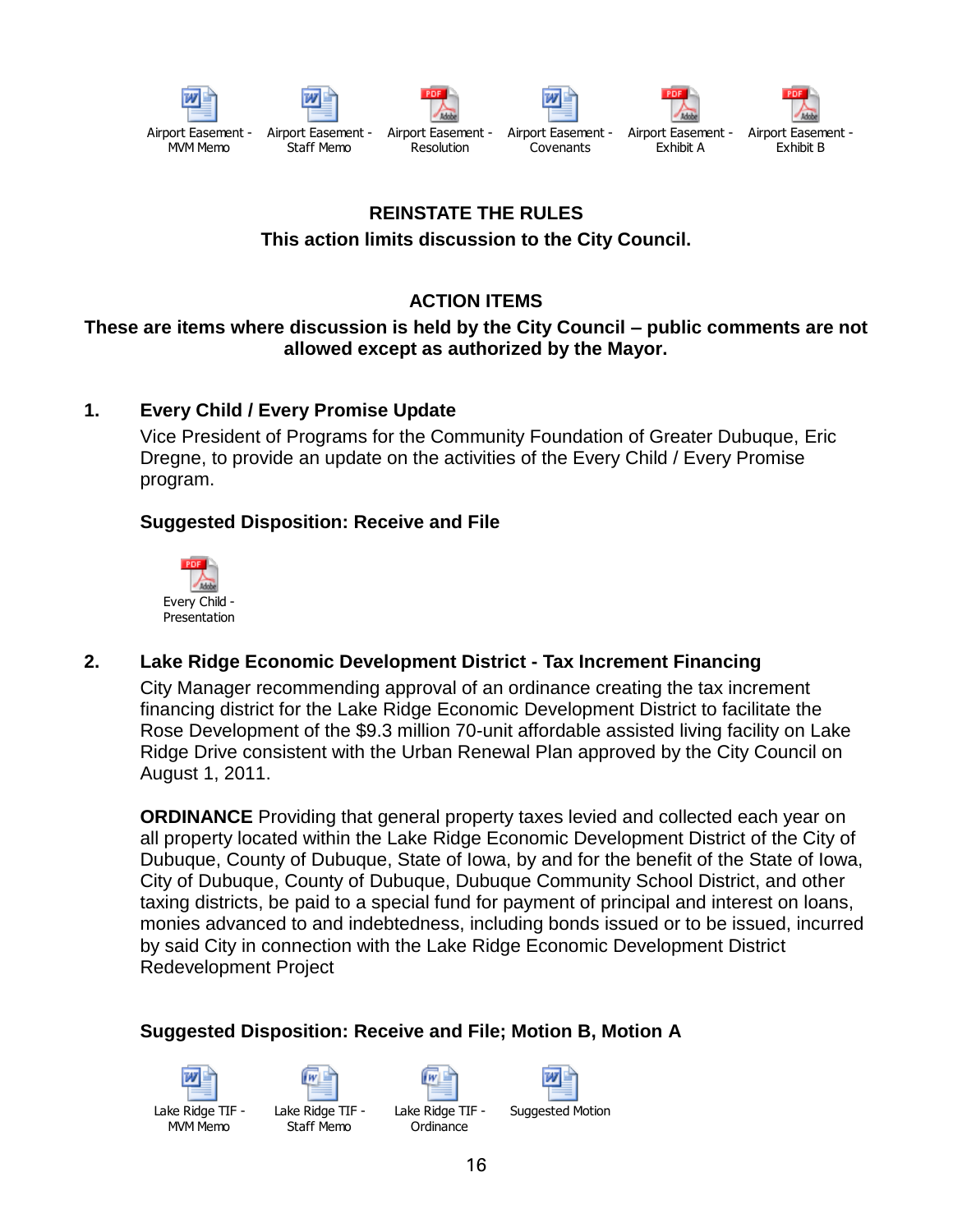### **3. Green Alley Permeable Pavers Project**

City Manager recommending rejection of all competitive bids received for the Green Alley Permeable Pavers Project  $(17<sup>th</sup> - 18<sup>th</sup>$  Streets between Jackson and Washington Streets.

**RESOLUTION** Rejecting all competitive bid proposals received for the Green Alley Permeable Pavers Project  $(17<sup>th</sup> - 18<sup>th</sup>$  Streets between Jackson and Washington **Streets** 

#### **Suggested Disposition: Receive and File; Adopt Resolution**



#### **4. Port of Dubuque Marina Project – Bid Package No. 2**

City Manager recommending award of the contract to the low bidder, Portzen Construction Inc., in the amount of \$1,539,000, which is 0.71% under the estimate of probable cost. The award of the improvement contract is subject to the approval and concurrence of the Iowa Department of Natural Resources and the U.S. Fish and Wildlife Service.

**RESOLUTION** Awarding public improvement contract for the Port of Dubuque Marina Project, Bid Package 2 – Amenities Building & Site Work

#### **Suggested Disposition: Receive and File; Adopt Resolution**



#### **5. Spahn and Rose Lumber Company**

City Manager recommending the approval of a Development Agreement with Spahn & Rose Lumber Co. regarding the lease of the former City Operations and Maintenance building located at 925 Kerper Boulevard that includes a property tax rebate for the three-year life of the lease.

**RESOLUTION** Approving a Development Agreement with Spahn & Rose Lumber Co. for the Property located at 925 Kerper Boulevard

#### **Suggested Disposition: Receive and File; Adopt Resolution**

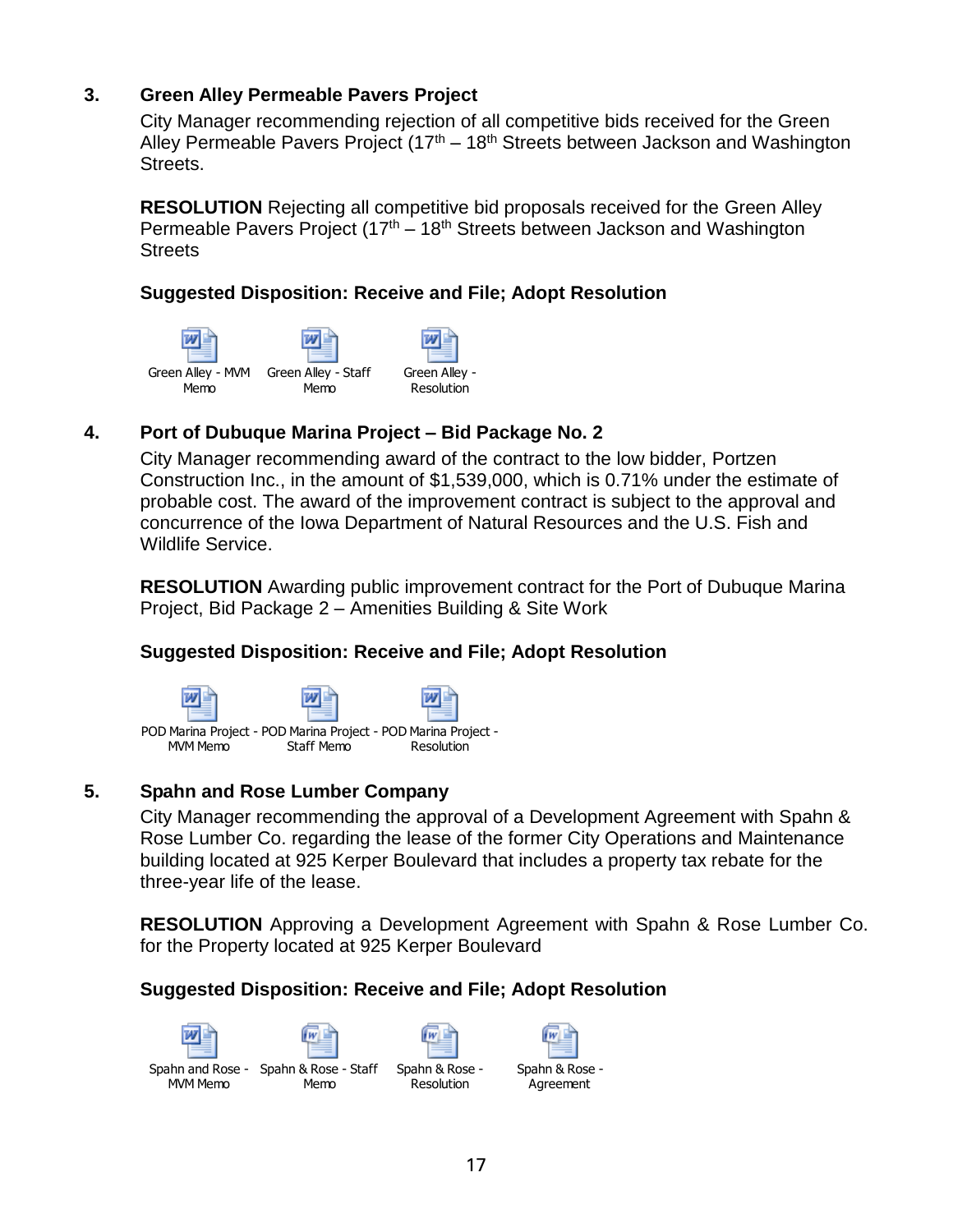# **6. Support of Green House Gas Reduction 2030 Target**

City Manager recommending approval of the 50% by 2030 greenhouse gas reduction target as presented by Green Dubuque and a community-based Task Force at the July 5, 2011 City Council Work Session. This is consistent with one of the Mayor and the City Council's top priorities, Sustainable Dubuque.

#### **Suggested Disposition: Receive and File; Approve**



# **Material from July 5, 2011 City Council Work Session**



#### **7. Green Vision Education**

City Manager requesting approval to schedule a work session for Tuesday, September 6, 2011 at 5:15 p.m. on the Green Vision Education program of the Dubuque Metropolitan Area Solid Waste Agency.

#### **Suggested Disposition: Receive and File; Approve**



### **8. Bee Branch Creek Restoration Project Phase II Design**

City Manager requesting approval to schedule a work session for Monday, September 12, 2011 at 6:00 p.m. to review the Bee Branch Creek Restoration Project Phase II design.

### **Suggested Disposition: Receive and File; Approve**



#### **9. Disaster Assistance Update**

City Manager submitting an update of the response to flooding from the July 27 and 28, 2011 storm.

### **Suggested Disposition: Receive and File**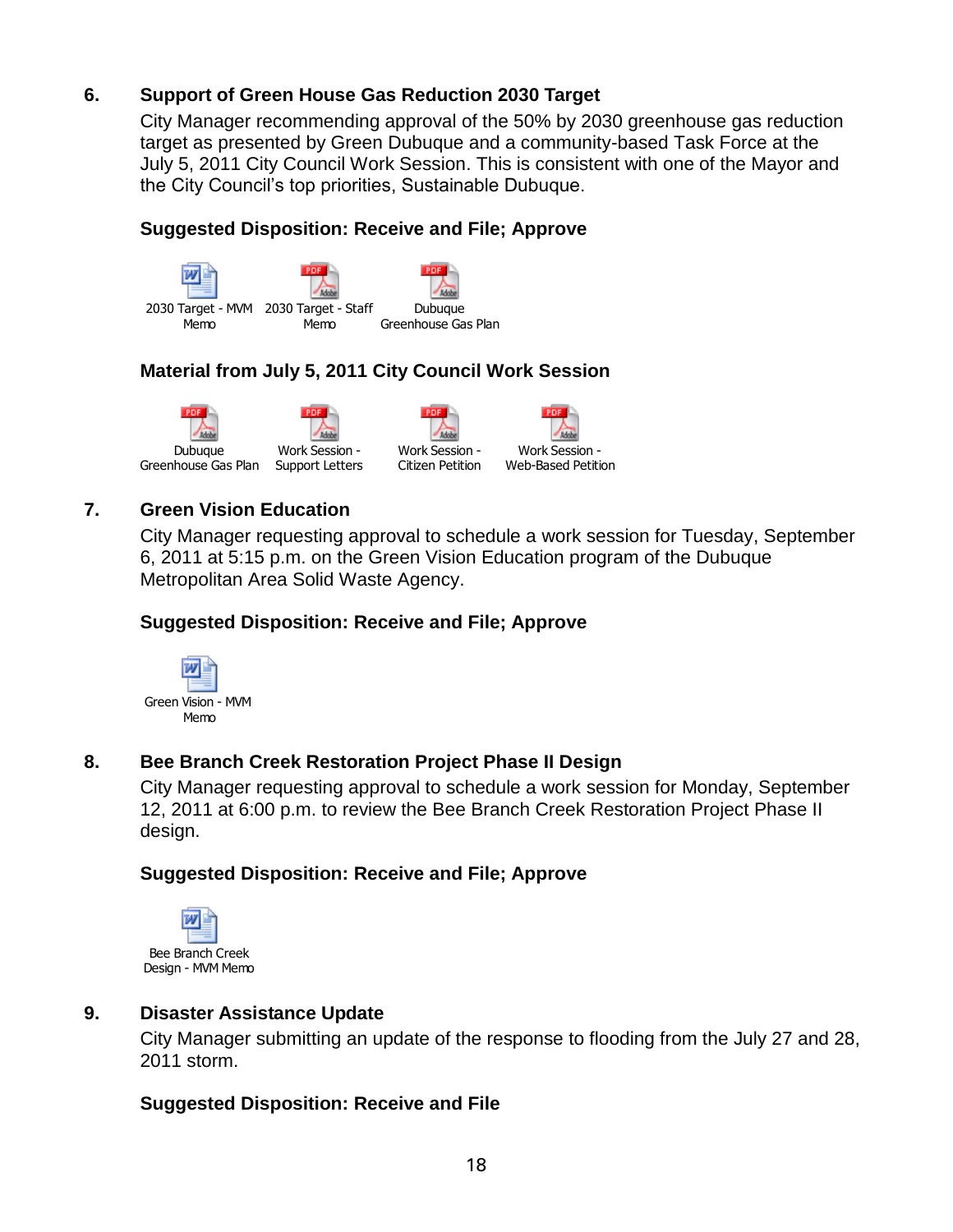

# **10. Bee Branch Creek Restoration Project – Acquisition of Junnie & Rich's Coin**

City Manager recommending acquisition of a property at the northwest corner of the intersection of Cedar Street and  $15<sup>th</sup>$  Street for \$68,950 (\$2,000 over the appraised value) as part of the Bee Branch Creek Restoration Project.

**RESOLUTION** Approving the acquisition of real estate owned by Junnie & Rich's Coin in the City of Dubuque

### **Suggested Disposition: Receive and File; Adopt Resolution**



### **11. Bee Branch Creek Restoration Project – Acquisition of 2250 Washington Street.**

City Manager recommending acquisition of a duplex located at 2250 Washington Street for the Bee Branch Creek Restoration Project.

**RESOLUTION** Approving the acquisition of real estate located at 2250 Washington Street in the City of Dubuque, Iowa

### **Suggested Disposition: Receive and File; Adopt Resolution**



### **12. Engine House No. 1**

City Manager recommending approval of the assignment of the Development Agreement between the City of Dubuque and Engine House #1, LLC, a subsidiary of Dubuque Initiatives, to Dubuque Bank & Trust Community Development Corporation to sell and rehabilitate the Engine House #1 building at 1805 Central Avenue which formerly housed the Housing Department offices.

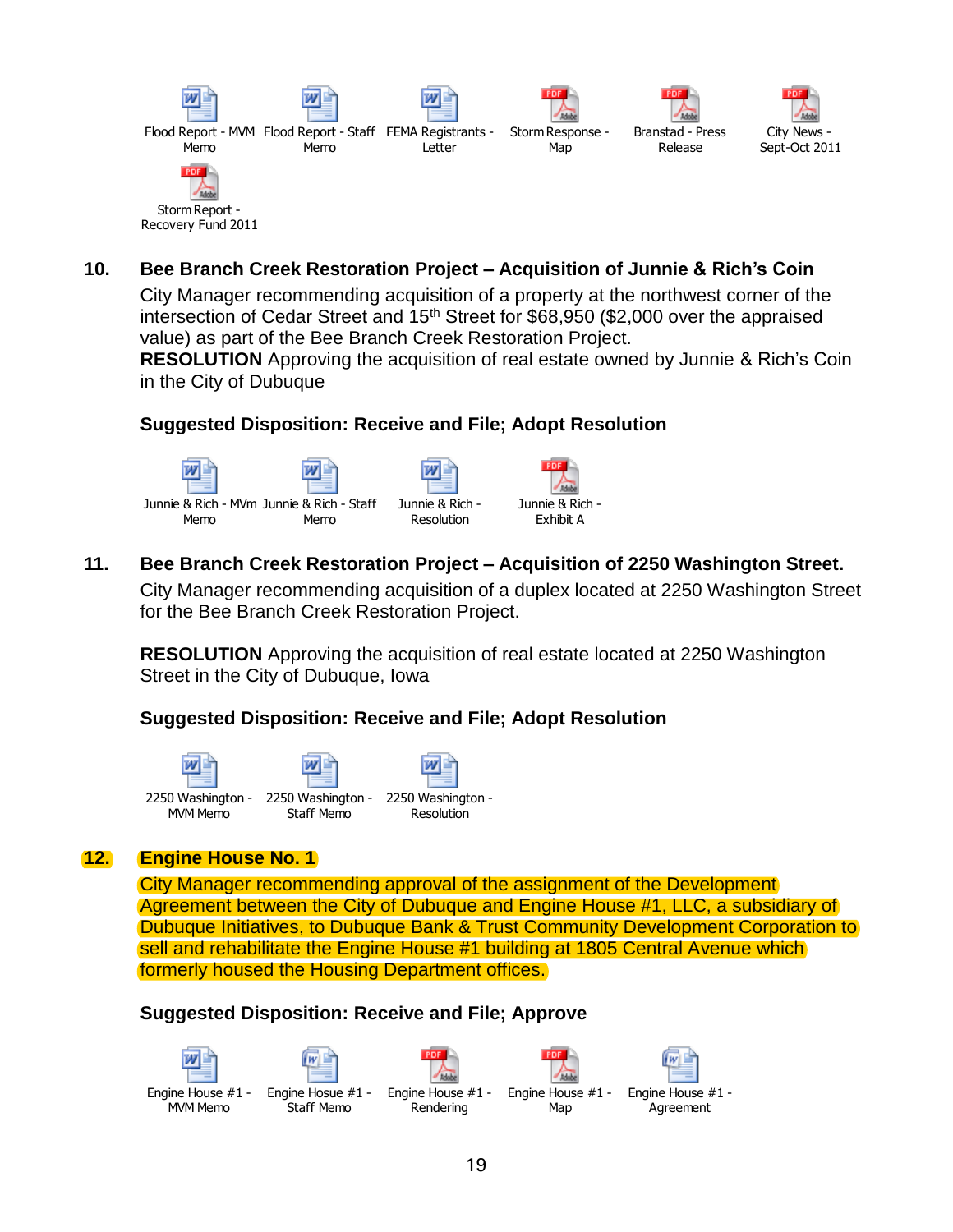# **13. CARADCO Landlord, LLC – Assignment of Development Agreement**

City Manager recommending approval of an assignment of the Development Agreement, Downtown Rehabilitation Loan and Grants, and Waiver Agreement between the City of Dubuque and CARADCO Building, LLLP, as subsidiary of Gronen Properties, to CARADCO Landlord, LLC, a different entity formed by Gronen Properties to own the CARADCO redevelopment project.

#### **Suggested Disposition: Receive and File; Approve**



# **14. CARADCO Building, LLC**

City Manager recommending a modification in the collateral provided by CARADCO Building, LLLP, now CARADCO Landlord LLLP, for the \$4.5 million IFA loan.

### **Suggested Disposition: Receive and File; Approve**



### **15. Long Range Planning Advisory Commission**

Correspondence from the Long Range Planning Advisory Commission requesting the City Council explore how widespread the lack of City Channel 8 coverage is and what can be done to increase access for the Dubuque community.

#### **Suggested Disposition: Receive and File**



### **16. Iowa Natural Heritage Foundation / Friends of the Mines of Spain**

City Manager recommending the City enter into a Purchase Agreement with the Iowa Natural Heritage Foundation to possibly expand the size of the E.B. Lyons Interpretive Center site by 52 acres and further recommending that the City Council authorize the City Manager and City Attorney to negotiate the terms of the Purchase Agreement and authorize the City Manager to execute the Purchase Agreement on behalf of the City.